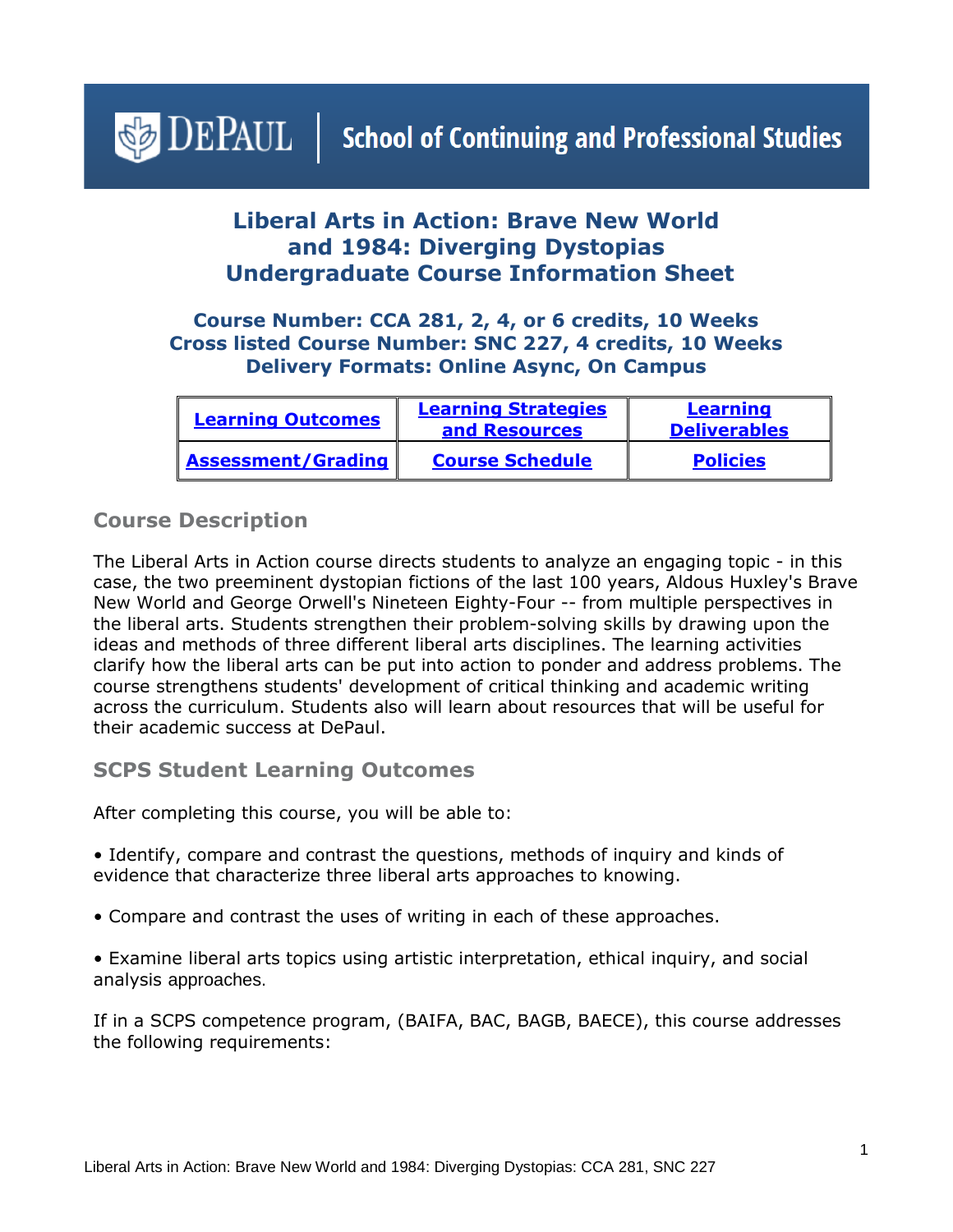|                  | Competence   Competence Statement / Criteria                                                                                              |
|------------------|-------------------------------------------------------------------------------------------------------------------------------------------|
| A1X              | Can analyze a dystopian fiction (or one of its chief features) in terms<br>of form, content or socio-historical context.                  |
| A <sub>3</sub> X | Can ponder and analyze a dystopian fiction (or one of its chief<br>features) in terms of its ethical or spiritual implications.           |
| A4               | Can analyze a problem using two different ethical systems.                                                                                |
| H1X              | Can ponder and analyze the implications for individuals and groups<br>of the social order depicted and dramatized by a dystopian fiction. |

### <span id="page-1-0"></span>**Learning Outcomes for SNC 227: Liberal Studies Program - Arts & Literature Domain**

• Students will be able to explain, in well-written prose, what a work of art is about and/or how it was produced (i.e., they should be able to explain the content of that work and/or its methodology of production).

• Students will be able to comment on the relationship between form and content in a work.

• Students will be able to assess the formal aspects of their subject and put those qualities into words using, when appropriate, specialized vocabulary employed in class and readings.

• Students will be able to contextualize a work of art. They will be able to do so with respect to other works of art in terms of defining its place within a broader style or genre. They will also be able to contextualize a work of art in terms of contemporaneous aesthetic, social or political concerns, discussing how these might shape the work's reception and how that reception might differ amongst various people and historical periods.

#### **[Back to Top](#page-0-1)**

#### **Learning Strategies and Resources**

Some learning activities, assignments and deadlines will vary depending on the delivery format of the course and may differ slightly from what is presented in this document.

This course will engage closely with two masterworks, *Nineteen Eighty-Four* and *Brave New World* (and related subtopics) from three liberal arts perspectives. We will consider them from the perspective of artistic interpretation, the perspective of philosophy and ethics, and the perspective of social analysis -- the organizational possibilities of communities and societies.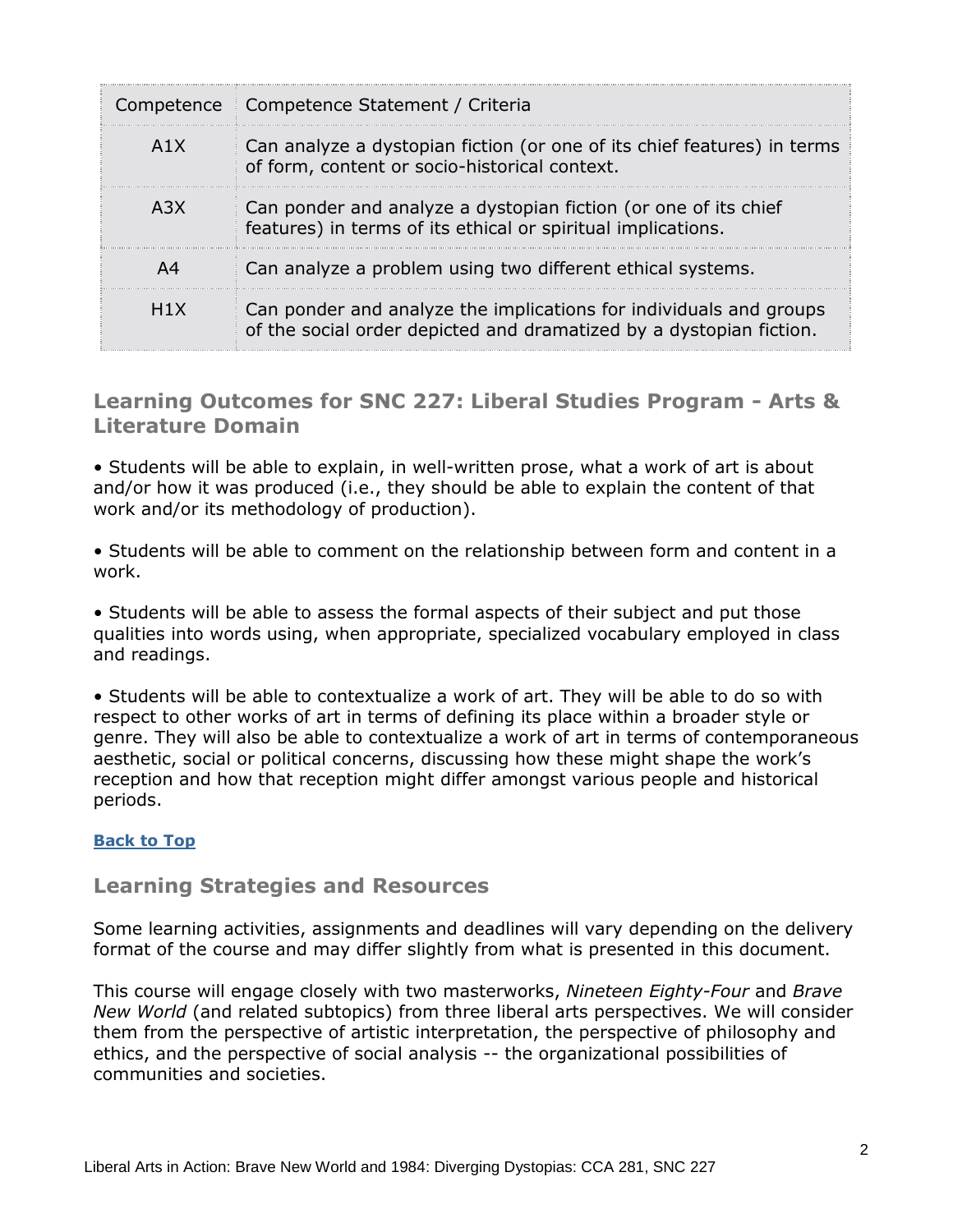## **Required Readings**

Books and learning materials are available at the DePaul bookstore, at [http://depaul](http://depaul-loop.bncollege.com/)[loop.bncollege.com,](http://depaul-loop.bncollege.com/) or through alternative sources.

Huxley, Aldous. Brave New World. Harper Perennial, 2006. ISBN 978-0-06-085052-4 [Note: Huxley's novel comes in many editions. Be sure to acquire this edition and not another. An electronic version—as long as it's this Harper Perennial edition—is acceptable, if you prefer that to a hard copy]

Orwell, George. Nineteen Eighty-Four: A Novel. Berkley/Harcourt Brace, 2016. ISBN 978-0-452-28423-4 [Note: Orwell's novel comes in many editions. Be sure to acquire this edition and not another. An electronic version—as long as it's this Berkley/Harcourt Brace edition—is acceptable, if you prefer that to a hard copy]

Additional readings may be available on Electronic Reserve, at the [DePaul Library.](https://library.depaul.edu/services/Pages/Course-Reserves-Services.aspx) Login to Ares Course Reserves and select the course. Log in using your Campus Connect User ID and password. You will then get a page listing the courses in which you're enrolled that have readings posted in Ares. Click on the title of this course and the list of our electronic reserve readings will be displayed.

Some of your course material take the form of YouTube videos or excerpts from films. The YouTube links are embedded in the course and the film clips appear as screen-able videos within the course.

#### **[Back to Top](#page-0-1)**

#### <span id="page-2-0"></span>**Assessment of Student Learning**

**Distribution of Grade Points**

#### **For students taking 6 credit hours:**

| 11 online discussions, 3 points each |     |
|--------------------------------------|-----|
| 7 Journal Entries, 5 points each     | 26% |
| Midterm Paper, 30 points             |     |
| Final Paper, 30 points               | 74% |

#### **For students taking 4 credit hours:**

| 11 online discussions, 3 points each | $31\%$ |
|--------------------------------------|--------|
| 7 Journal Entries, 5 points each     | $31\%$ |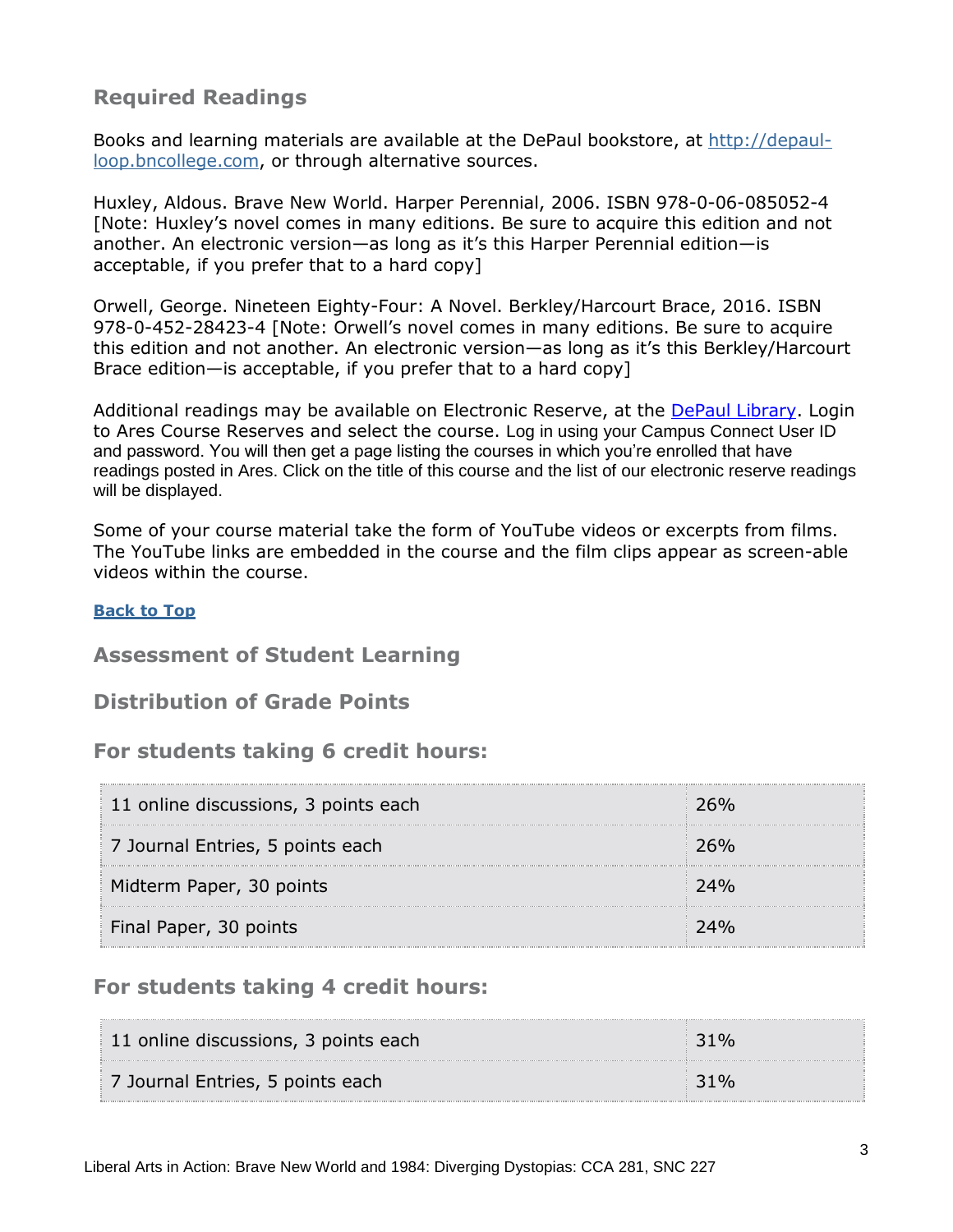| Midterm Paper, 20 points |  |
|--------------------------|--|
| Final Paper, 20 points   |  |

## **For students taking 2 credit hours:**

| 11 online discussions, 3 points each |  |
|--------------------------------------|--|
| 7 Journal Entries, 5 points each     |  |
| Midterm Paper, 10 points             |  |

## **Grading Scale**

| $A = 95$ to 100 | $A = 91$ to 94    | $B+ = 88$ to 90 |
|-----------------|-------------------|-----------------|
| $B = 85$ to 87  | $B - = 81$ to 84  | $C+ = 77$ to 80 |
| $C = 73$ to 76  | $C = 69$ to 72    | $D+ = 65$ to 68 |
| $D = 61$ to 64  | $F = 60$ or below | TNC.            |

#### **[Back to Top](#page-0-1)**

## <span id="page-3-0"></span>**Course Schedule**

| <b>Week and</b><br><b>Module Title</b> | <b>Readings</b>                                     | <b>Assignments</b>   |
|----------------------------------------|-----------------------------------------------------|----------------------|
| Week 1, Module 1:<br>The               | Sargent, "Good Places and Bad Places"               | 2 Discussion Entries |
| Transformation of<br>the Everyday      | Module 1 Introduction & Overview,<br>sections I-III | Journal Entry        |
|                                        | Huxley, Brave New World chapters 1-3                |                      |
|                                        | Module 1 Introduction & Overview<br>section IV      |                      |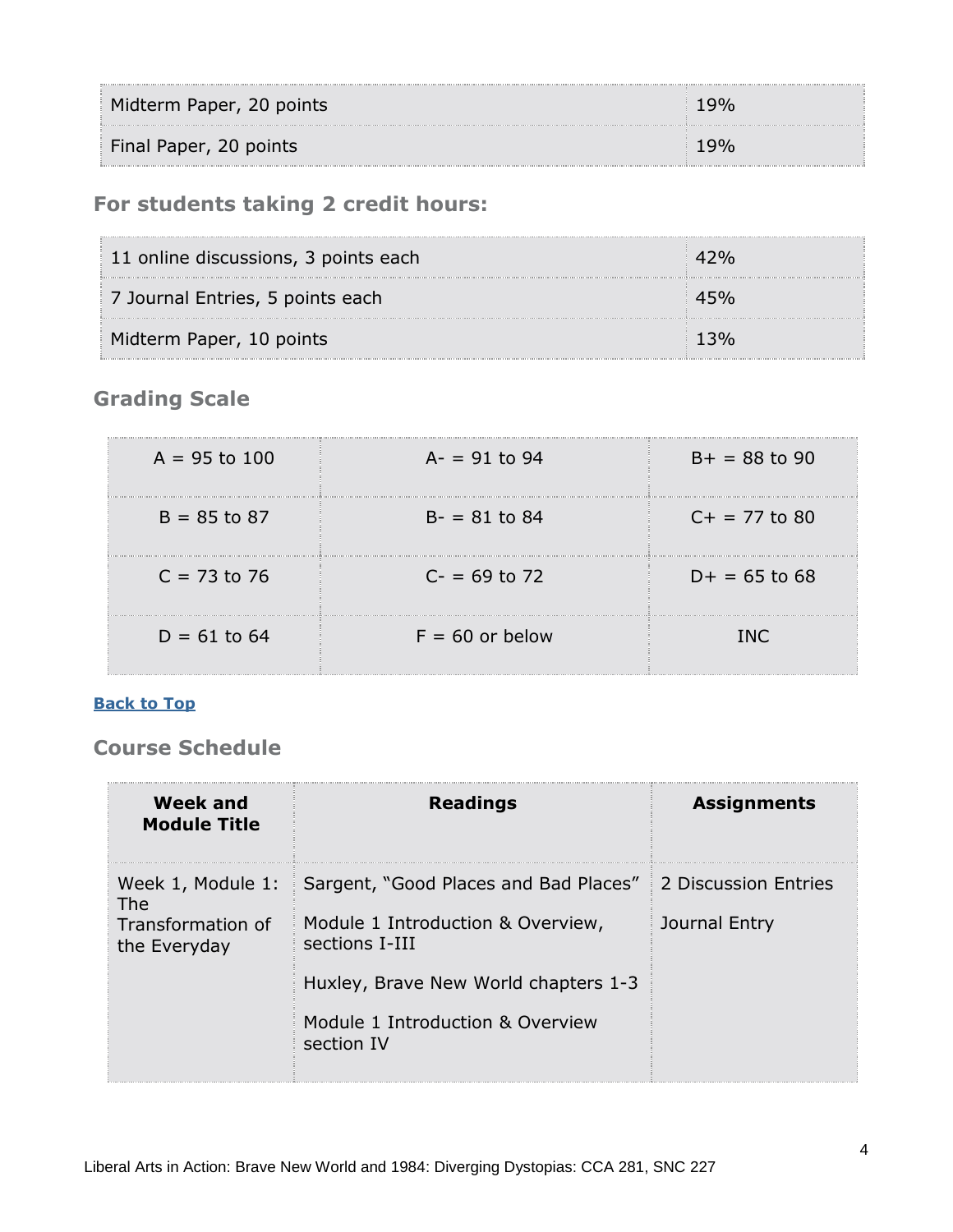| Week 2, Module 2:<br>The "Civilized" and<br>the "Savage" | Huxley, chapters 4-8                                                                   | <b>Discussion Entry</b>                  |
|----------------------------------------------------------|----------------------------------------------------------------------------------------|------------------------------------------|
|                                                          | Module 2 Introduction & Overview<br>sections                                           | Journal Entry                            |
|                                                          | Levine, "The world of eugenics" (Ares)                                                 |                                          |
|                                                          | (Optional) Elliott, "Satire"                                                           |                                          |
|                                                          | Miner, "Body Ritual Among the<br>Nacirema"                                             |                                          |
|                                                          | (Ares)                                                                                 |                                          |
|                                                          | Video: Clips from The Tempest                                                          |                                          |
|                                                          | Clips on the Zuni                                                                      |                                          |
| Week 3, Module 3:<br>Feelies and                         | Huxley, Brave New World, chapters 9-<br>13                                             | <b>Discussion Entry</b><br>Journal Entry |
| Feelings                                                 | Module 3 Introduction & Overview<br>sections                                           |                                          |
|                                                          | Gardner, "Explainer: the Myth of the<br>Noble Savage" (Ares)                           |                                          |
|                                                          | Sanford, "The Shadow" (Ares)                                                           |                                          |
|                                                          | Kay, "Notes on Utilitarianism"                                                         |                                          |
| Week 4, Module 4:<br>Agon                                | Huxley, Brave New World, chapters<br>14-18 (conclusion of the novel)                   | <b>Discussion Entry</b><br>Journal Entry |
|                                                          | Module 4 Introduction & Overview<br>sections                                           |                                          |
|                                                          | Appleyeard, "Eugenics 1: the Right to<br>be Unhappy" (Ares)                            |                                          |
|                                                          | Westacott, "Kantian Ethics in a<br>Nutshell: the Moral Philosophy of<br>Immanuel Kant" |                                          |
|                                                          | Video: Harris, TED Talk, "Science Can<br>Answer Moral Questions"                       |                                          |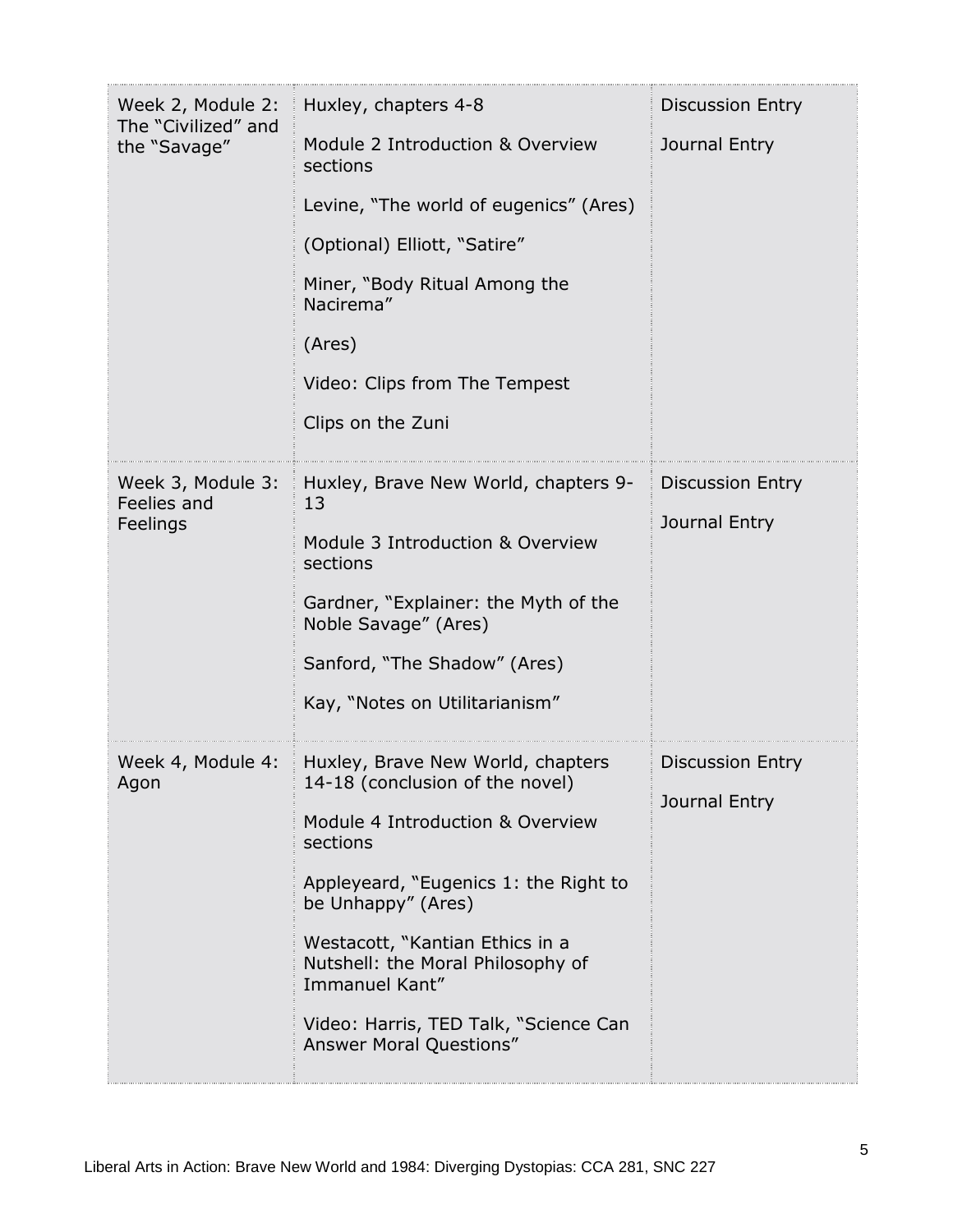| Week 5, Module 5:<br><b>Brave New World:</b>                 | Attwood, "Everybody Is Happy Now"<br>(Ares)                                                                                   | <b>Discussion Entry</b>           |
|--------------------------------------------------------------|-------------------------------------------------------------------------------------------------------------------------------|-----------------------------------|
| Implication and<br>Imagination                               | Module 5 Introduction & Overview<br>sections                                                                                  |                                   |
|                                                              | Stevens, "The Door in the Wall" (Ares)                                                                                        |                                   |
|                                                              | Higdon, "The Provocations of Lenina in<br>Huxley's Brave New World"                                                           |                                   |
|                                                              | Lewis, "Our minds can be hijacked:<br>the tech insiders who fear a<br>smartphone dystopia (Ares)                              |                                   |
| Week 6, Module 6:<br><b>Completing Your</b><br>Midterm Paper | Video: George Orwell: A Life in<br><b>Pictures</b>                                                                            | Midterm Paper                     |
| Week 7, Module 7:<br>"The clocks were                        | Module 7 Introduction & Overview<br>sections                                                                                  | <b>Discussion Entry</b>           |
| striking thirteen":<br><b>Opening Nineteen</b>               | Orwell, Nineteen Eighty-Four, pp. 1-83                                                                                        | Journal Entry                     |
| Eighty-Four                                                  | (Optional supplementary reading)<br>McMullan, "What does the panopticon<br>mean in the age of digital surveillance"<br>(Ares) |                                   |
|                                                              | Video: "1935: Triumph of the Will -<br>the Power of Propaganda"                                                               |                                   |
| Week 8, Module 8:<br>Lovers in a<br>Dangerous Time           | Module 8 Introduction & Overview<br>sections                                                                                  | <b>Discussion Entry</b>           |
|                                                              | Orwell, Nineteen Eighty-Four, pp. 84-<br>171                                                                                  | Journal Entry                     |
|                                                              | (Optional) Turner, "Wilhelm Reich: The<br>Man Who Invented Free Love"                                                         |                                   |
| Week 9, Module 9:<br>"Under the<br>spreading chestnut        | Orwell, Nineteen Eighty-Four, pp. 171-<br>conclusion                                                                          | Discussion Entry<br>Journal Entry |
| tree"                                                        | Module 9 Introduction & Overview                                                                                              |                                   |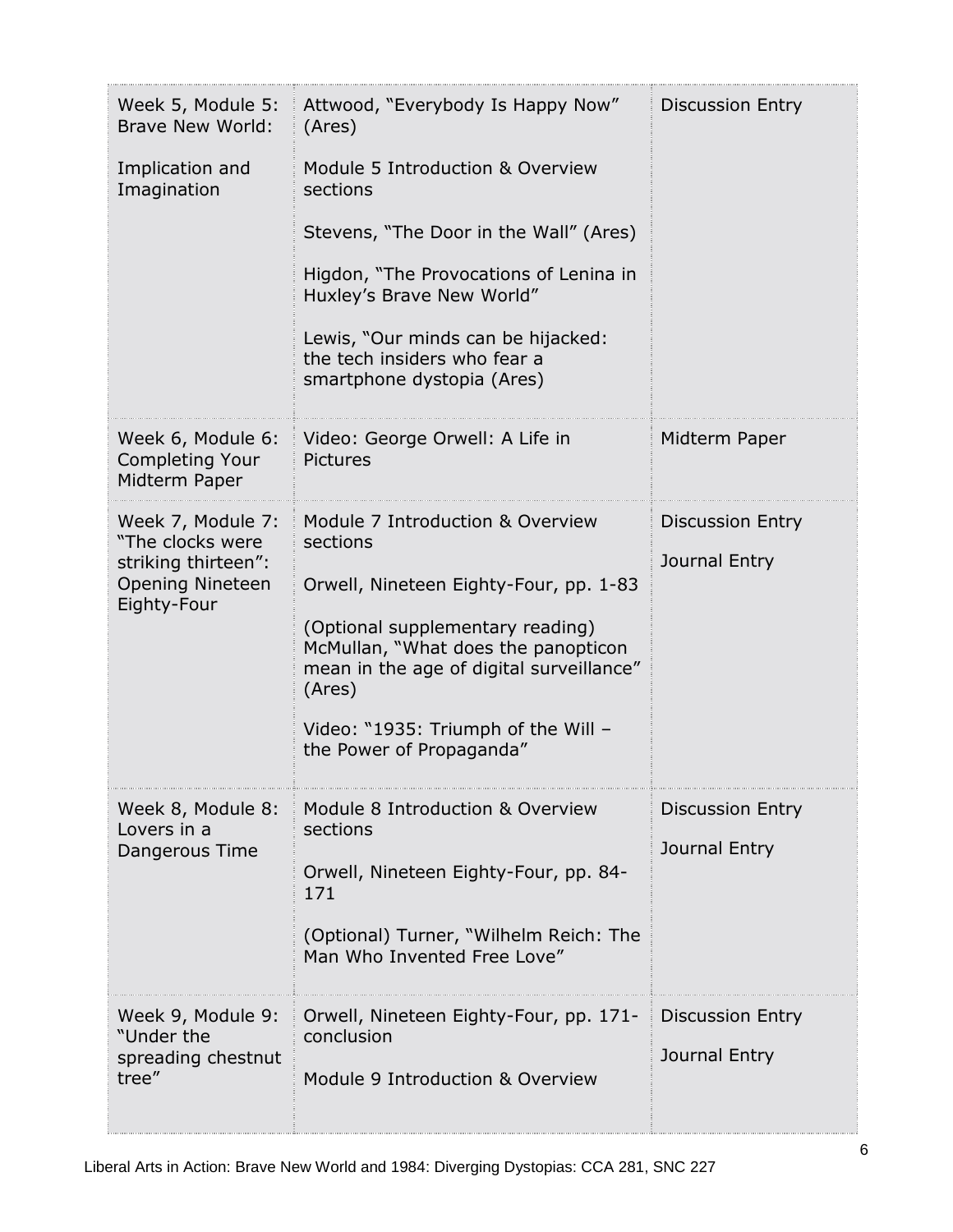|                                               | Prudchenko, "What Are the effects of a<br>Frame Narrative?"                                                                                                                    |                    |
|-----------------------------------------------|--------------------------------------------------------------------------------------------------------------------------------------------------------------------------------|--------------------|
|                                               | https://penandthepad.com/effects-<br>frame-narrative-1733.html                                                                                                                 |                    |
|                                               | United Nations Human Rights office of<br>the High Commissioner, "Feinstein<br>report: UN expert calls for prosecution<br>of CIA officers and other US<br>Government officials" |                    |
|                                               | Cohen, "Don't Put A Torturer in Charge<br>of the CIA"                                                                                                                          |                    |
|                                               | Video: Concluding excerpt from 1984<br>(the film)                                                                                                                              |                    |
| Week 10, Module<br>10: Aldous, Eric<br>and Us | Sabini & Silver, "Critical Thinking and<br>Obedience to Authority" (Ares)                                                                                                      | <b>Final Paper</b> |
|                                               | McLeod, "The Milgram Experiment"                                                                                                                                               |                    |
|                                               | Letters of Note: "1984 vs. Brave new<br>World"                                                                                                                                 |                    |
|                                               | Postman, "My dad predicted Trump<br>in1985-it's not Orwell, he warned, it's<br>Brave New World"                                                                                |                    |
|                                               |                                                                                                                                                                                |                    |

#### **[Back to Top](#page-0-1)**

#### <span id="page-6-0"></span>**Course Policies**

For access to all SCPS and DePaul University academic policies, refer to the following links:

[SCPS Student Resources Website](https://scps.depaul.edu/student-resources/Pages/default.aspx)

[DePaul Student Handbook](https://catalog.depaul.edu/student-handbooks/)

The **D2L Course Website** for this course.

#### **Course Syllabus**

The official syllabus for this course that includes course dates, instructor information and quarter specific details will be provided by the course instructor by the start of the course and available on the course D2L website.

Liberal Arts in Action: Brave New World and 1984: Diverging Dystopias: CCA 281, SNC 227